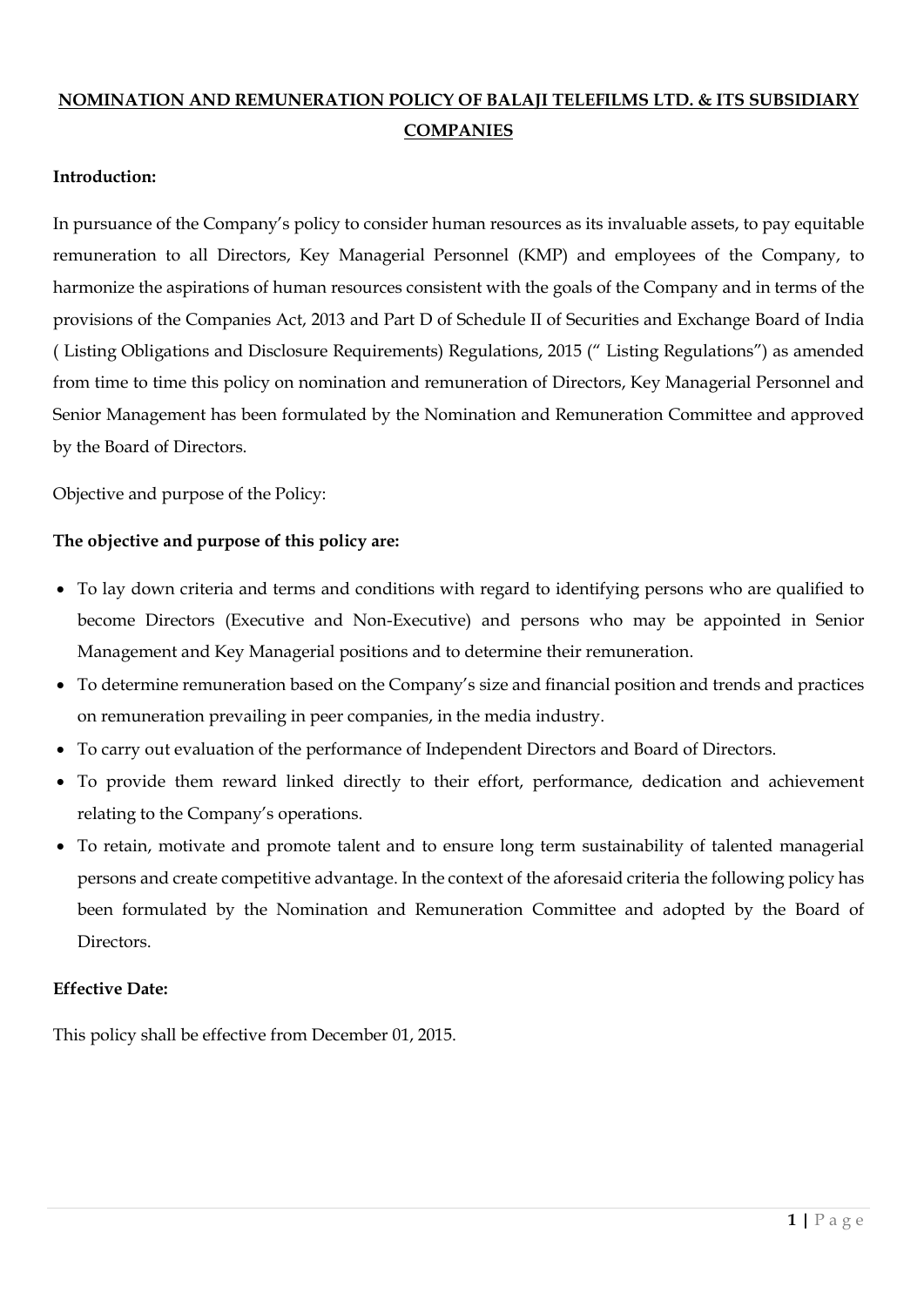# Constitution of the Nomination and Remuneration Committee:

The Board has changed the nomenclature of Remuneration Committee constituted on January 30, 2003 by renaming it as Nomination and Remuneration Committee on May 15, 2014. The Nomination and Remuneration Committee comprises of following Directors:

- 1. Mr. D. G. Rajan- Chairman
- 2. Mr. Jeetendra Kapoor- Member
- 3. Mr. Pradeep Kumar Sarda- Member
- 4. Mr. D. K. Vasal- Member

The Board has the power to reconstitute the Committee consistent with the Company's policy and applicable statutory requirement.

#### Definitions:

- "Board" means Board of Directors of the Company.
- "Directors" means Directors of the Company.
- "Committee" means Nomination and Remuneration Committee of the Company as constituted or reconstituted by the Board.
- "Company" means Balaji Telefilms Limited and its Subsidiaries.
- "Independent Director" means a director referred to in Section 149 (6) of the Companies Act, 2013 and Securities and Exchange Board of India (Listing Obligations and Disclosure Requirements) Regulations, 2015 [LODR]
- "Key Managerial Personnel (KMP)" in relation to a Company means
	- i) The Chief Executive Officer of the Company or the Managing Director or the Manager;
	- ii) The Company Secretary;
	- iii) The Whole-Time Director;
	- iv) The Chief Financial Officer and;
	- v) Such other officer as may be prescribed.
- "Senior Management" means officers/personnel of the listed entity who are members of its core management team excluding Board of Directors and normally this shall comprise all members of management one level below the Chief Executive Officer/Managing Director/Whole Time Director/Manager (including Chief Executive Officer/Manager, in case they are not part of the Board) and shall specifically include Company Secretary and Chief Financial Officer.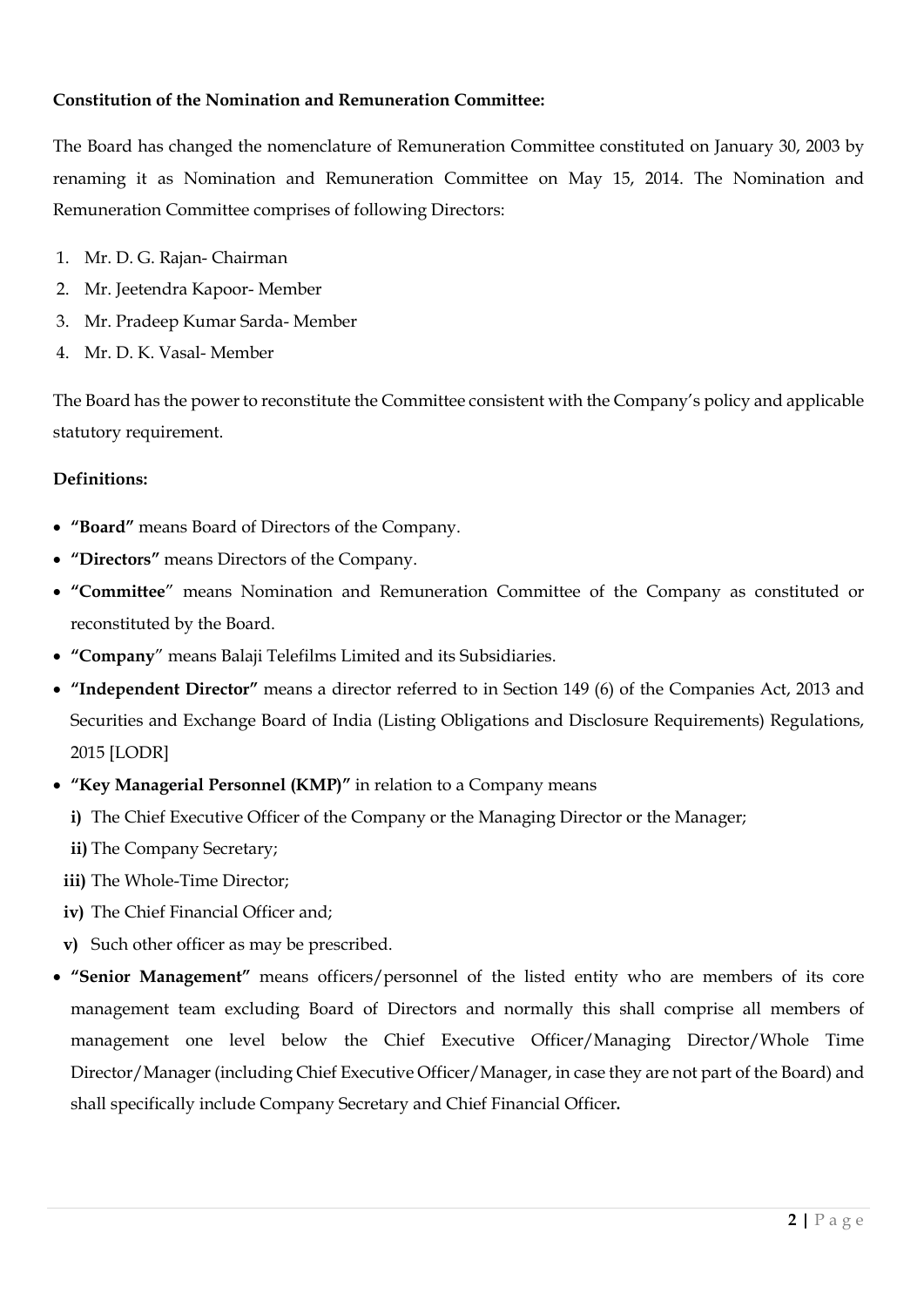Unless the context otherwise requires, words and expressions used in this policy and not defined herein but defined in the Companies Act, 2013 and LODR as may be amended from time to time shall have the meaning respectively assigned to them therein.

# Applicability:

The Policy is applicable to

- Directors (Executive and Non-Executive)
- Key Managerial Personnel
- Senior Management Personnel

# General:

- This Policy is divided in three parts: Part A covers the matters to be dealt with and recommended by the Committee to the Board, Part – B covers the appointment and nomination and Part – C covers remuneration and perquisites etc.
- The key features of this Company's policy shall be included in the Board's Report.

# PART – A

# MATTERS TO BE DEALT WITH, PERUSED AND RECOMMENDED TO THE BOARD BY THE NOMINATION AND REMUNERATION COMMITTEE:

The Committee shall:

- Formulate the criteria for determining qualifications, positive attributes, Independence of a director and performance evaluation of Independent Directors and Board of Directors.
- Identify persons who are qualified to become Director and persons who may be appointed in Key Managerial and Senior Management positions in accordance with the criteria laid down in this policy.
- Recommend to the Board, appointment and removal of Director, KMP and Senior Management Personnel.
- Whether to extend or continue the term of appointment of the independent director, on the basis of the report of performance evaluation of independent directors.
- Recommend to the Board, all remuneration, in whatever form, payable to senior management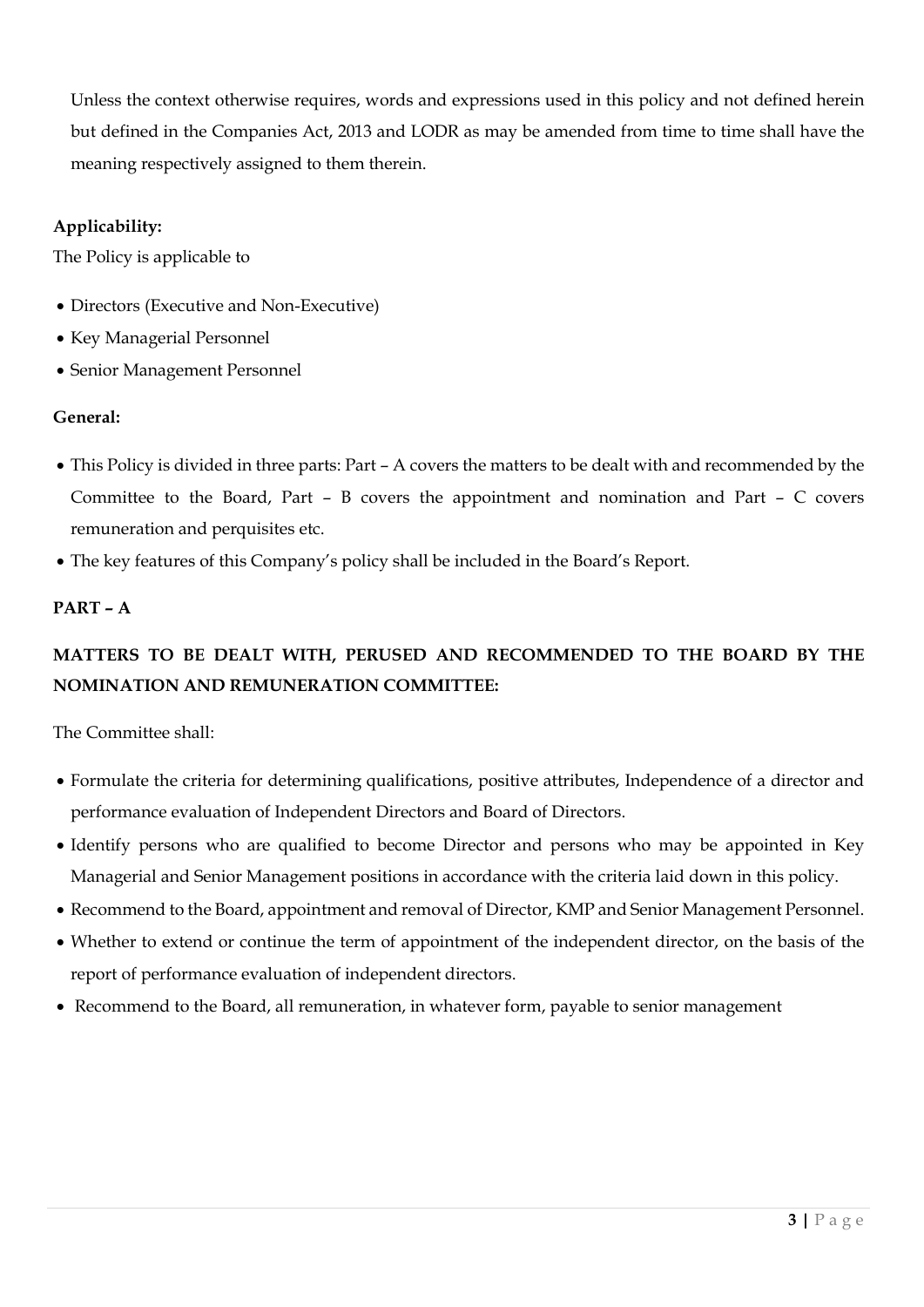# PART–B

## I PROCEDURE FOR SUCCESSION

#### i. Succession Plan for the Board and the KMPs

The Committee shall identify suitable persons from among the existing top management personnel or from outside the Company to fill up the vacancy at the Board and KMP level. The Committee shall apply a diligence process to determine the suitability of every person who is being considered for appointment or re-appointment as a director or KMP of the Company based on his/her educational qualifications, experience and track record.

The Committee shall review that the process is in accordance with the applicable provisions of the Companies Act, 2013, Listing Regulations and other laws as applicable to the Company.

#### ii. Succession Plan for the Senior Management

The Committee shall periodically review and consider the list of Senior Management due for retirement or resignation, if any within the year. The Committee shall also consider new vacancies that may arise because of business needs or up-gradation of department(s). Accordingly, the Committee shall assess the availability of suitable candidates for the Company's future growth and development.

The vacancy or fresh appointments at the Senior Management level shall be in line with the internal policy(ies) adopted by the management, keeping in view the organization's mission, vision, values, goals and objectives.

The appointment of Senior Management shall be in accordance with the applicable provisions of the Companies Act, 2013, Listing Regulations and other laws as applicable to the Company.

# II POLICY FOR APPOINTMENT AND REMOVAL OF DIRECTOR, KMP AND SENIOR MANAGEMENT

#### Appointment Criteria and Qualifications:

- 1. The Committee shall identify and ascertain the integrity, qualification, expertise and experience of the person for appointment as Director, KMP or at Senior Management level and recommend to the Board his/ her appointment.
- 2. A person should possess adequate qualification, expertise and experience for the position he / she is considered for appointment. The Committee has discretion to decide whether qualification, expertise and experience possessed by a person is sufficient / satisfactory for the concerned position.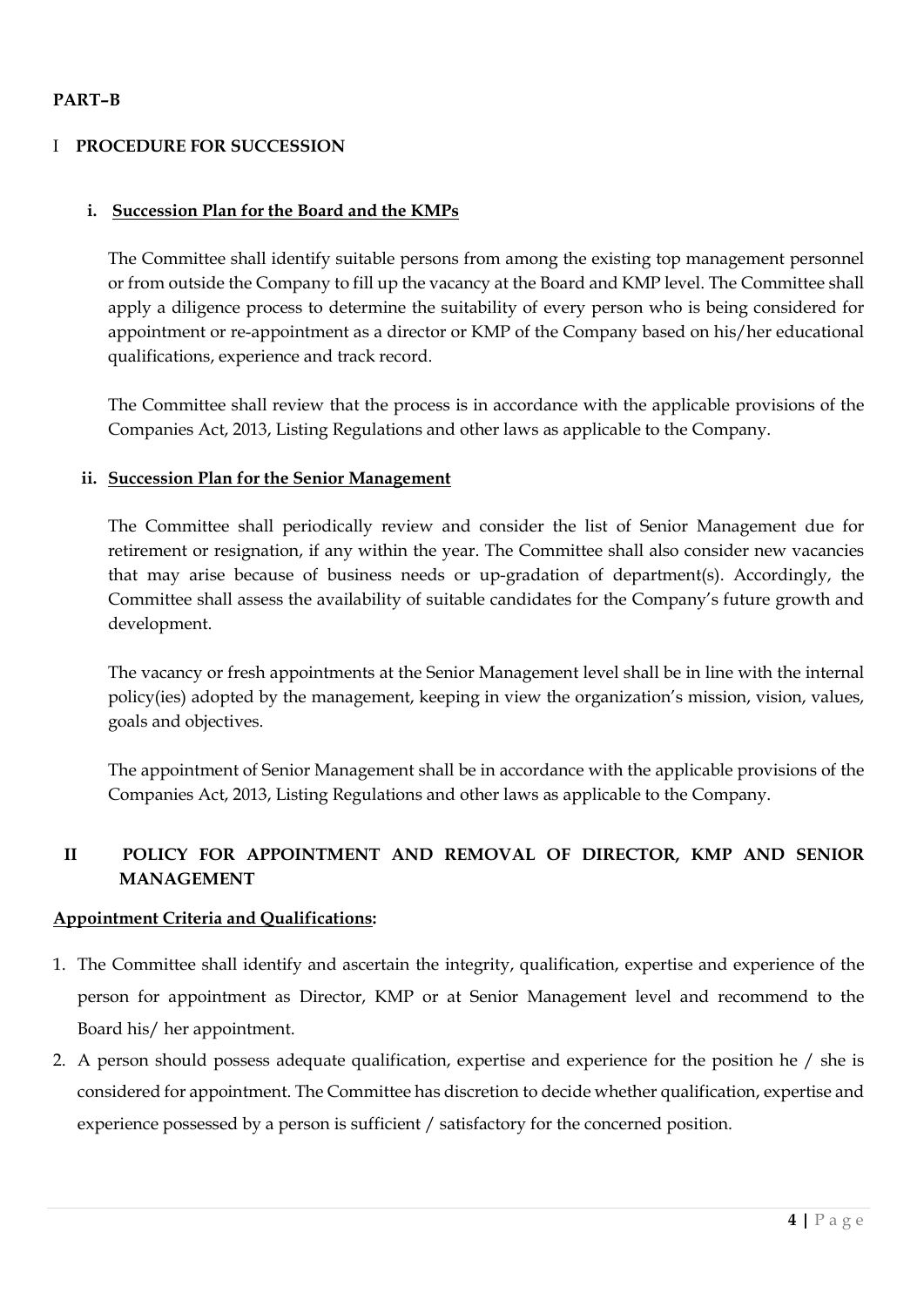3. The Company shall not appoint or continue the employment of any person as Whole time Director/Managing Director who has attained the age of seventy years. Provided that the term of the person holding this position may be extended beyond the age of seventy years with the approval of shareholders by passing a special resolution based on the explanatory statement annexed to the notice for such motion indicating the justification for extension of appointment beyond seventy years.

### Term/Tenure:

1. Managing Director/Whole-time Director:

The Company shall appoint or re-appoint any person as its Executive Chairman, Managing Director or Executive Director for a term not exceeding five years at a time. No re-appointment shall be made earlier than one year before the expiry of term.

- 2. Independent Director:
	- An Independent Director shall hold office for a term up to five consecutive years on the Board of the Company and will be eligible for re-appointment on passing of a special resolution by the Company and disclosure of such appointment in the Board's report.
	- No Independent Director shall hold office for more than two consecutive terms, but such Independent Director shall be eligible for appointment after expiry of three years of ceasing to become an Independent Director. Provided that an Independent Director shall not, during the said period of three years, be appointed in or be associated with the Company in any other capacity, either directly or indirectly. However, if a person who has already served as an Independent Director for 5 years or more in the Company as on 1st October, 2014 or such other date as may be determined by the Committee as per regulatory requirement, he / she shall be eligible to hold office for not more than 2 consecutive and such term shall not exceed a period of 5 consecutive years.
	- At the time of appointment of Independent Director, it should be ensured that number of Boards on which such Independent Director serves is restricted to seven listed companies as an Independent Director and three listed companies as an Independent Director in case such person is serving as a Whole-time Director of a listed company.

#### Evaluation:

The Committee shall carry out evaluation of performance of every Independent Director and board of Directors.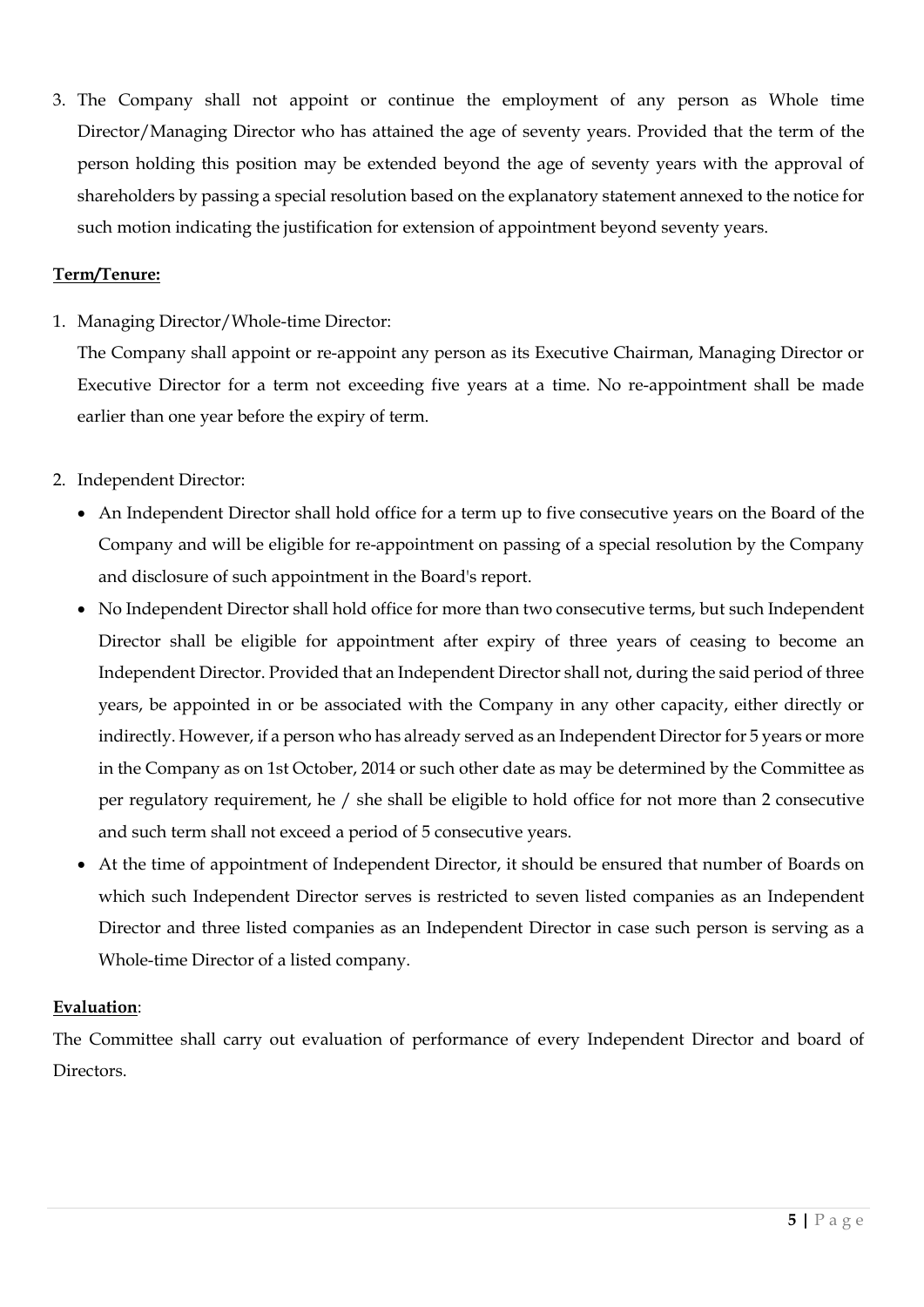### Removal:

Due to reasons for any disqualification mentioned in the Companies Act, 2013, rules made thereunder or under any other applicable Act, rules and regulations, the Committee may recommend to the Board with reasons recorded in writing, removal of a Director, KMP or Senior Management Personnel subject to the provisions and compliance of the said Act, rules and regulations.

• Retirement:

The Director, KMP and Senior Management Personnel shall retire as per the applicable provisions of the Companies Act, 2013 and the prevailing policy of the Company. The Board will have the discretion to retain the Director, KMP, Senior Management Personnel in the same position / remuneration or otherwise even after attaining the retirement age, for the benefit of the Company.

### Board Diversity:

The Board of the Company may consciously be drawn in a manner that at least one director from each of the following field is on the Board of the Company.

- Human Resource.
- Banking and finance,
- Legal and general administration,

Any other field as may be decided by the Nomination and Remuneration Committee of the Company.

# PART–C

# POLICY RELATING TO THE REMUNERATION FOR THE WHOLE-TIME DIRECTOR/MANAGING DIRECTOR, KMP AND SENIOR MANAGEMENT PERSONNEL

# General:

- 1. The remuneration / compensation / commission etc. to the Director (Executive and Non-Executive), KMP and Senior Management Personnel will be determined by the Committee and recommended to the Board for approval. The remuneration / compensation / commission etc. shall be subject to the prior/post approval of the shareholders of the Company and Central Government, wherever required.
- 2. The remuneration / compensation / commission etc. to the Director (Executive and Non-Executive), KMP and Senior Management Personnel will be reviewed by the Members of the Committee and Board annually or at the discretion of the Committee.
- 3. The remuneration and commission to be paid to the Whole-time Director shall be in accordance with the percentage / slabs / conditions laid down in the Articles of Association of the Company and as per the provisions of the Companies Act, 2013, and the rules made thereunder.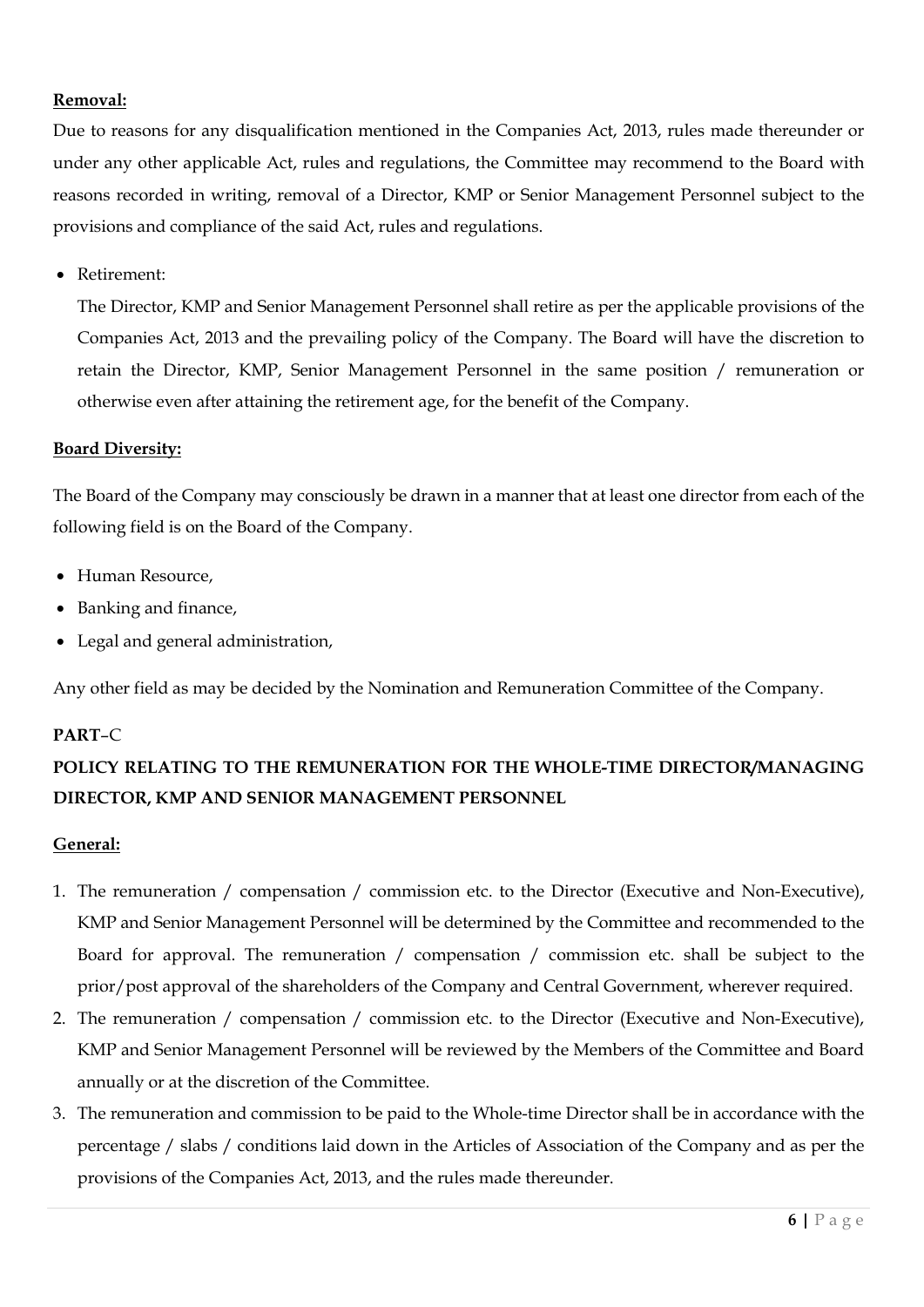- 4. Increments to the existing remuneration / compensation structure may be recommended by the Committee to the Board which should be within the slabs approved by the Shareholders in the case of Whole-time Director.
- 5. Where any insurance is taken by the Company on behalf of its Whole-time Director, Chief Executive Officer, Chief Financial Officer, the Company Secretary and any other employees for indemnifying them against any liability, the premium paid on such insurance shall not be treated as part of the remuneration payable to any such personnel. Provided that if such person is proved to be guilty, the premium paid on such insurance shall be treated as part of the remuneration.

#### Remuneration to Whole-time / Executive / Managing Director, KMP and Senior Management Personnel:

#### 1. Fixed pay

The Whole-time / Executive / Managing Director / KMP and Senior Management Personnel shall be eligible for a monthly remuneration as may be approved by the Board on the recommendation of the Committee. The break-up of the pay scale and quantum of perquisites including, employer's contribution to P.F, pension scheme, medical expenses, club fees etc. shall be decided and approved by the Board on the recommendation of the Committee and approved by the shareholders.

#### 2. Minimum Remuneration:

If, in any financial year, the Company has no profits or its profits are inadequate, the Company shall pay remuneration to its Whole-time Director/Managing Director in accordance with the provisions of Schedule V of the Companies Act, 2013.

#### 3. Provisions for excess remuneration:

If any Whole-time Director/Managing Director draws or receives, directly or indirectly by way of remuneration any such sums in excess of the limits prescribed under the Companies Act, 2013 or without approval as required under the Companies Act, he shall refund such sums to the company, within two years or such lesser period as may be allowed by the company, and until such sum is refunded, hold it in trust for the company. The Company shall not waive recovery of such sum refundable to it unless approved by the company by special resolution within two years from the date the sum becomes refundable.

#### Remuneration to Non-Executive/Independent Director:

#### 1. Remuneration/Commission:

The remuneration / commission shall be fixed as per the slabs and conditions mentioned in the Articles of Association of the Company and the Companies Act, 2013 and LODR and the rules made thereunder.